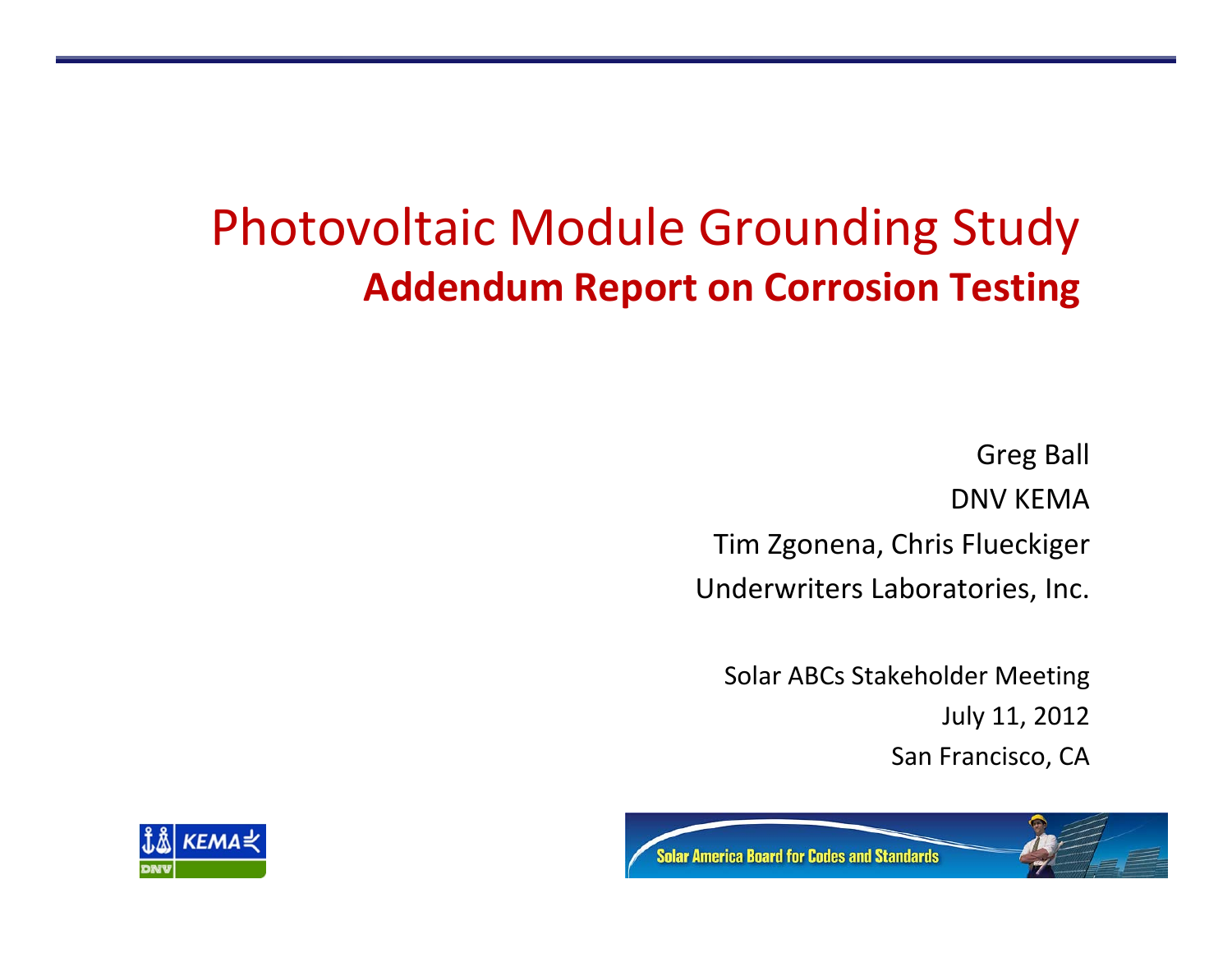# Module Grounding Study Overview

- •Address issues leading to field failures in module grounding
- • Make recommendations to improve standards
	- Achieve better grounding means
	- Improve certification process for manufacturers
- • Preliminary "lay‐of‐the‐land" Report (BEW) ‐ PUBLISHED 3/2011
	- Survey of existing issues and experiences from stakeholders
- • Accelerated Aging Study (UL) – Presented 6/2011
	- Corrosion/aging evaluation using accelerated salt‐spray tests
- • Final report (BEW/UL) ‐ PUBLISHED Q1/2012
	- Recommended tests/methods to incorporate into standards
- •Solar ABCs Webinar (BEW/UL) – Presented 7/2012
- •Corrosion Testing Addendum Report – PUBLISHED 5/2013

### *Reports and webinar presentation available on Solar ABCs website*



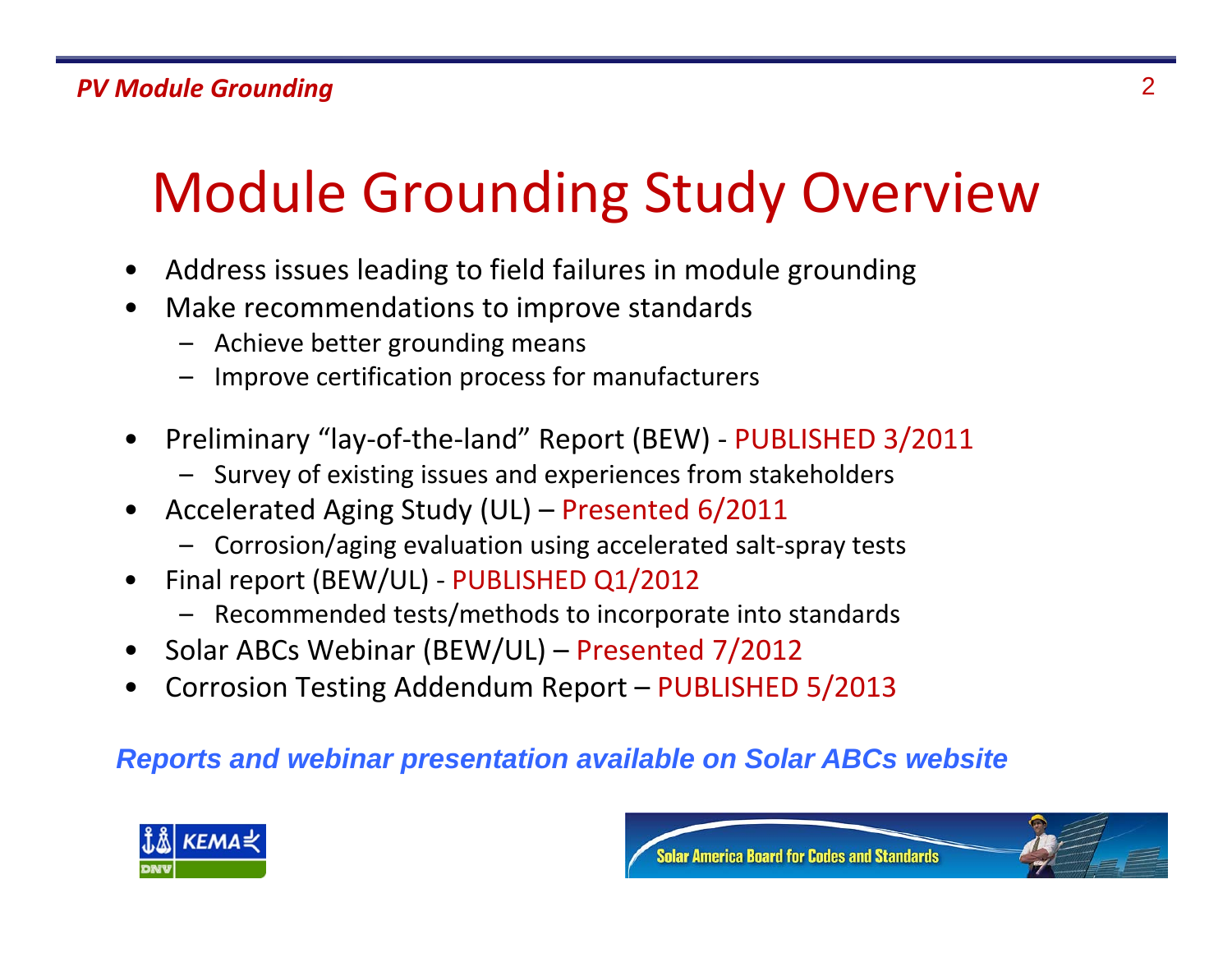## Main Study Findings / Outcomes

- Survey revealed numerous causes of field failures
	- Report includes recommendations for designers/installers
- Recommendations for enhanced current testing
	- Verify integrity of components under field fault conditions
	- Mirrors aspects of UL 467
	- Largely added to UL 2703
- UL's accelerated aging and corrosion resistance testing
	- Dialog around implementation, interpretation of results
	- Topic left open for more industry involvement
- Identified safety aspects under fault conditions, with examples



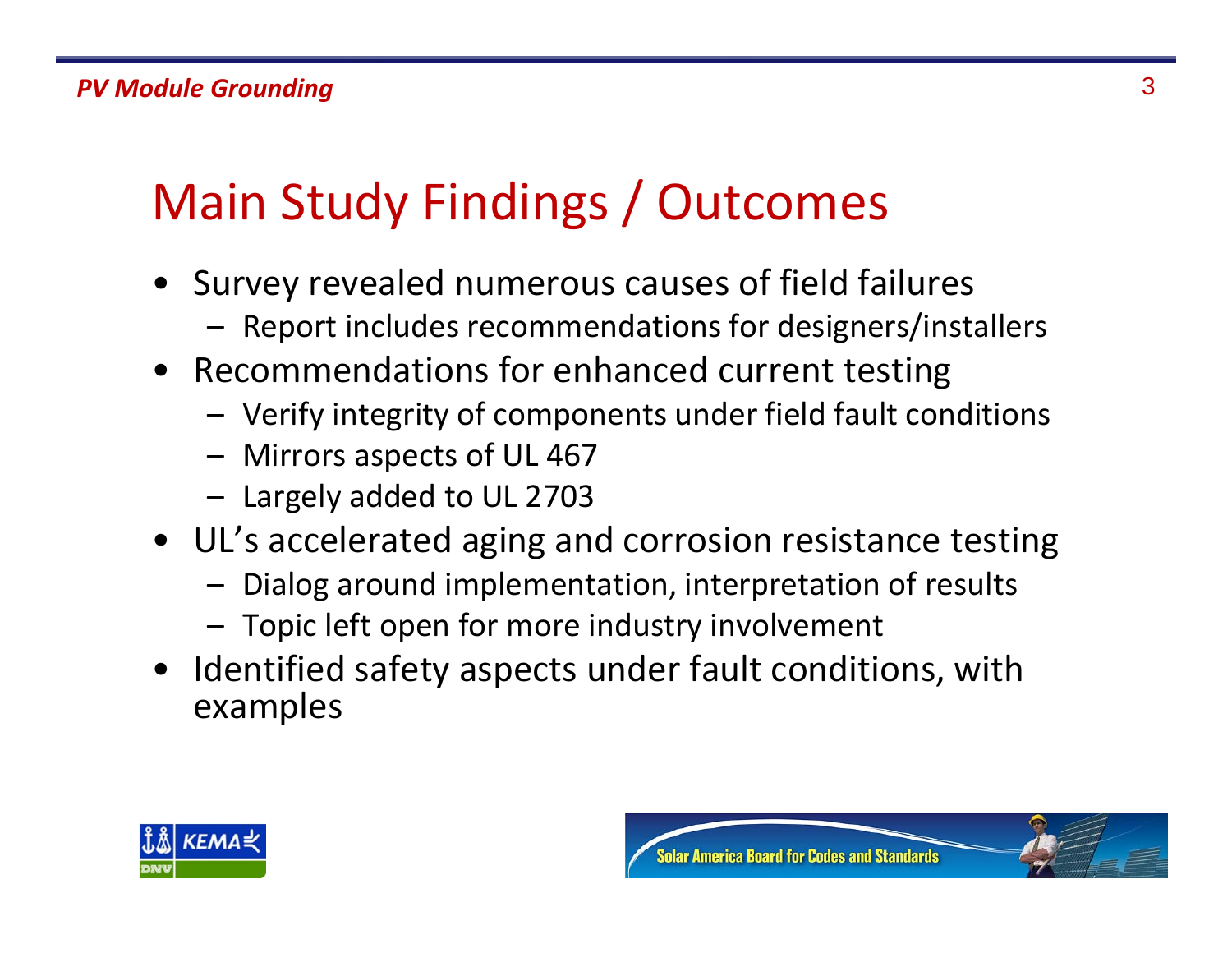### Corrosion in Module Ground Connections

- • **Corrosion**: chemical reaction process in metals as <sup>a</sup> result of oxidation, resulting in the gradual destruction of the metals.
- **Galvanic corrosion**: In electrical connections, when two metals of different electrochemical potentials are in contact in some form of electrolyte. Currents flow from one metal (the anode), to the other (the cathode), potentially causing <sup>a</sup> destructive degradation of the
- **Electrolyte**: the environment of the installation, such as damp, humid air, possibly with salt content (such as near an ocean), dirt, or rain containing acids and alkalis.
- $\bullet$  Rate and aggressiveness of corrosion dependent on:
	- Conductivity of electrolyte
	- Difference in electrode potential between metals
	- More severe with DC currents



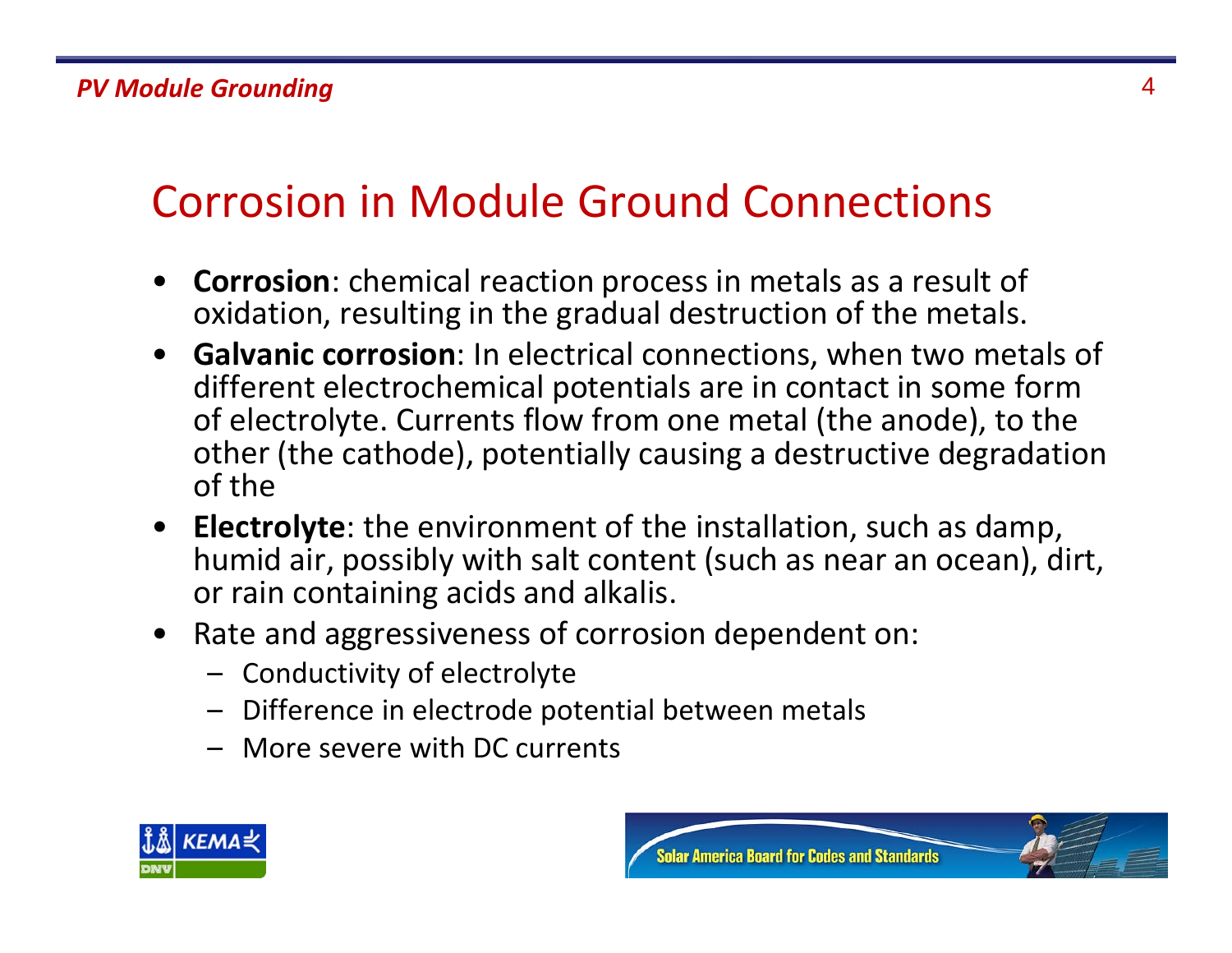### Accelerated Aging Tests

Evaluate long‐term effectiveness of different module grounding methods:

- 1. screw/washer/nut assemblies
- 2. lay‐in lug assemblies
- 3. grounding clips

### Install and age separately using: IEC damp heat and salt mist tests (similar to ASTM B117)

### **Under salt mist conditionmost samples corroded severely failed (> 10Ω) in weeks**

#### ACCELERATED AGING TESTS ON PV GROUNDING CONNECTIONS

Ethan Wang<sup>1</sup>, Kai-Hsiang Yen<sup>1</sup>, Carl Wang<sup>1</sup>, Liang Ji<sup>2</sup>, Timothy Zgonena<sup>2</sup> Underwriters Laboratories Taiwan Co., Taipei, Taiwan <sup>2</sup>Underwriters Laboratories Inc., Northbrook, IL, USA

#### **ABSTRACT**

As many contemporary Photovoltaic (PV) Power systems being installed are designed to produce significant amount of electricity and claimed to operate for 25 years or more, appropriate grounding on PV modules to reduce or eliminate shock and fire hazards becomes a critical issue under high electricity output and long-term use. Although some PV manufacturers have provided technical bulletins to suggest grounding products and methods, not all of them have been carefully evaluated and reviewed by the certification/listing laboratories. In this paper, different types of PV grounding connectors were collected, installed and put into accelerated environmental test chambers. The effects of current cycling, assembly force, antioxidation coating application on grounding reliability were evaluated. The grounding failure modes and mechanisms are also discussed in this paper.

#### **INTRODUCTION**

Photovoltaic (PV) power systems being installed today are normally designed to produce significant amounts of electricity over an expected operating life of more than 25 years. The high electrical output and long-term reliable performance necessitate robust grounding systems for PV systems to minimize accidental electric shock and fire hazards

In late 2007, UL issued an Interpretation of UL 1703 on the topic of module field grounding. The Interpretation clarified that the module instruction manual must specify the grounding methods and materials to be used for external field-made grounding connections. These methods and materials are evaluated as part of the module Listing process and will apply to all existing Listed modules and their instructions as they come up for review [1].

A good connection between the grounding hardware and the module frame is essential for a grounding system to function properly. Typically PV manufacturers use copperalloy for electrical connections and aluminum-alloy for the module frames. The anodization on the aluminum-alloy surfaces is able to provide an oxidized layer to minimize further corrosion of the frames. However, while the anodization of the aluminum-alloy surfaces creates an oxidized layer that minimizes frame corrosion, it also generates a high electrical resistance reducing grounding effectiveness. To overcome this design issue, the grounding hardware must penetrate through the

anodization layer to create a direct electric connection. This is normally achieved by one of the following approaches: (1) Installing a self-tapping or self-drilling fastener through the frame, (2) using a stainless steel star (toothed) washer held against the frame by a bolt or nut. or (3) attaching a Listed lug (see Fig. 1) to the marked grounding points after appropriate surface preparation has been accomplished [2] [3].

The differences in these grounding approaches may result in significant performance differences over the course of the product service life. Therefore further study is needed to address the long-term effect and reliability of these different grounding installations.



Figure 1 Lay-in lug Listed for direct burial (DB) and outdoor use.

#### **OBJECTIVE**

The objective of this study is to investigate the long-term effectiveness of different PV grounding devices under simulated harsh environmental conditions. By measuring the contact resistance at the junction between connectors and aluminum frames, this scope of this study includes examining the following grounding techniques:

- Attaching lay-in lug to aluminum frame with a lock-nut penetrating the aluminum surface.
- Removing anodization on the aluminum frame and then attaching lay-in lug directly to it. An antioxidant compound was applied between the lug and aluminum surface.
- Grounding copper wire to aluminum frame using thread-cutting screw and cup washer.
- Attaching lay-in lug to aluminum frame with a teeth washer laid between the lug and aluminum surface
- Using grounding clips assembly consists of a slider, base, and thread-cutting screw.

#### Supported by UL, Solar ABCs, Taiwan R&D and Minister of Economic Affairs



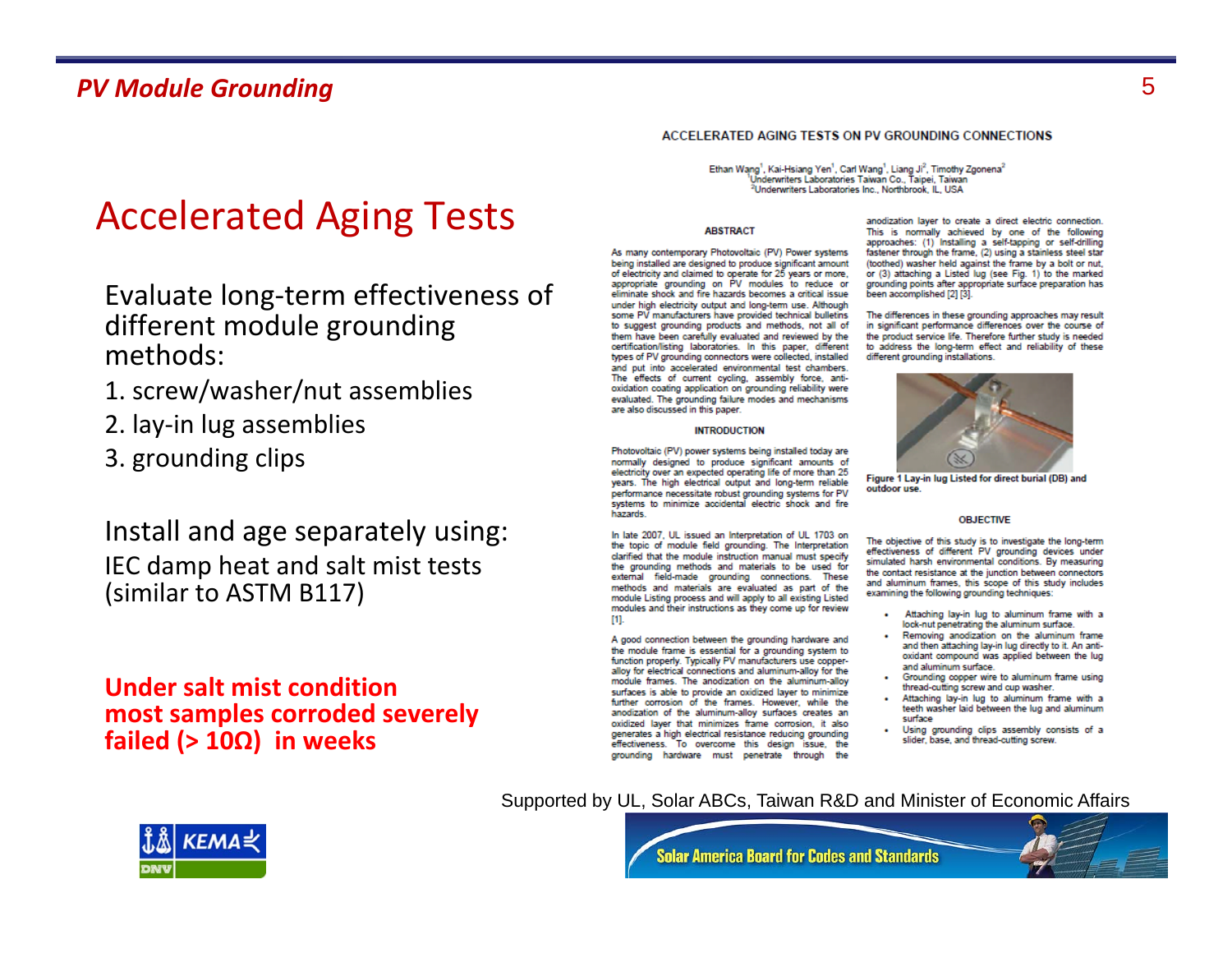### Accelerated Aging ‐ New Standards

- •IEC 60068‐2‐11 salt mist tests (similar to ASTM B117)
- • Corrosion mechanisms induced by the B117 tests known differ from those found in the field.
- •Attempting to accelerate galvanic corrosion is problematic.
- • IEC 61701 Ed.2: "Salt mist corrosion testing of photovoltaic (PV) modules"
	- Based on IEC 60068‐2‐52, widely used in the electronic component field.
	- Test different levels of severity depending on intended environment
	- Better reflects processes seen by PV modules
	- Sequence combines salt fog exposure followed by humidity storage
	- Applicable regardless of frame material.
- IEC 62716, "Ammonia corrosion testing of photovoltaic (PV) modules
	- – Companion standard addressing modules operating in corrosive atmospheres involving concentrations of dissolved ammonia (agricultural, near industrial facilities)